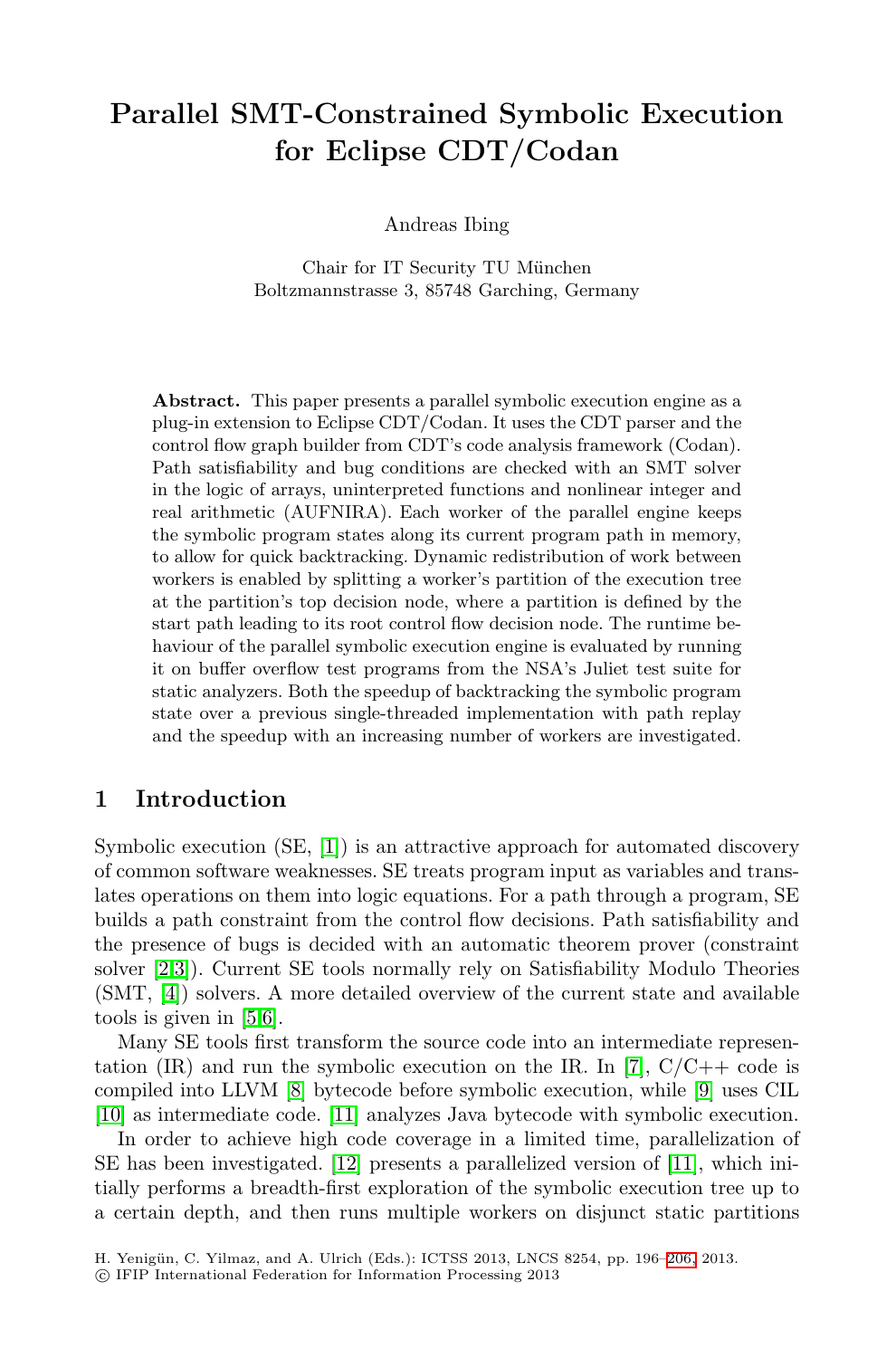of the execution tree. [13] presents a parallelized version of [7] with dynamic redistribution of [wor](#page-10-4)k between workers.

While SE of intermedia[te c](#page-10-5)ode does have its advantages, there is also a motivation for symbolic execution of source code: an IR loses source information by discarding high-level types and the compiler lowers language constructs and makes assumptions about the evaluation order. However, rich source and type information is needed to explain discovered bugs to the user [14].

In order to detect errors as early as possible, bug detection tools should be integrated into IDEs. The Eclipse IDE is widely us[ed,](#page-10-6) open source and designed for extensibility (OSGi architecture [15]). For  $C/C++$  development, Eclipse CDT features a code analysis framework (Codan, [16]), which includes a control flow graph (CFG) buil[der](#page-1-0) and seve[ra](#page-8-0)l code checkers. Codan does not, however, feature path-sensitivity or symbolic execution, w[hich](#page-10-7) may lead to detection inaccuracies for many analyses (false negative and false positi[ve d](#page-10-6)etections).

This paper presents a paralleliz[ed](#page-9-6) SMT-constrained symbolic execution engine with dynamic work redistribution and backtracking of symbolic program states as plug-in extension for Eclipse CDT. It builds on previous work [17], which developed a sequential SE engine with replay of start paths after backtracking path decisions. The remainder of this paper is organized as follows. Architecture and design are described in section 2. Section 3 evaluates the implementation with buffer overflow test programs from the Juliet test suite [18] and benchmarks both the speedup of backtracking symbolic program states over [17] and the speedup with a varying number of workers. Section 4 discusses the results.

<span id="page-1-0"></span>

**Fig. 1.** Overview of main classes. WorkPoolManag[er](#page-10-8) [a](#page-10-8)nd Worker are active classes.

# **2 Architecture and Design**

# **2.1 Trade-offs in Memory, Computation, Communication and Parallelism**

The exploration of (at least a finite) execution tree can in principle be performed in a straight-forward manner with the Worklist algorithm [19], in which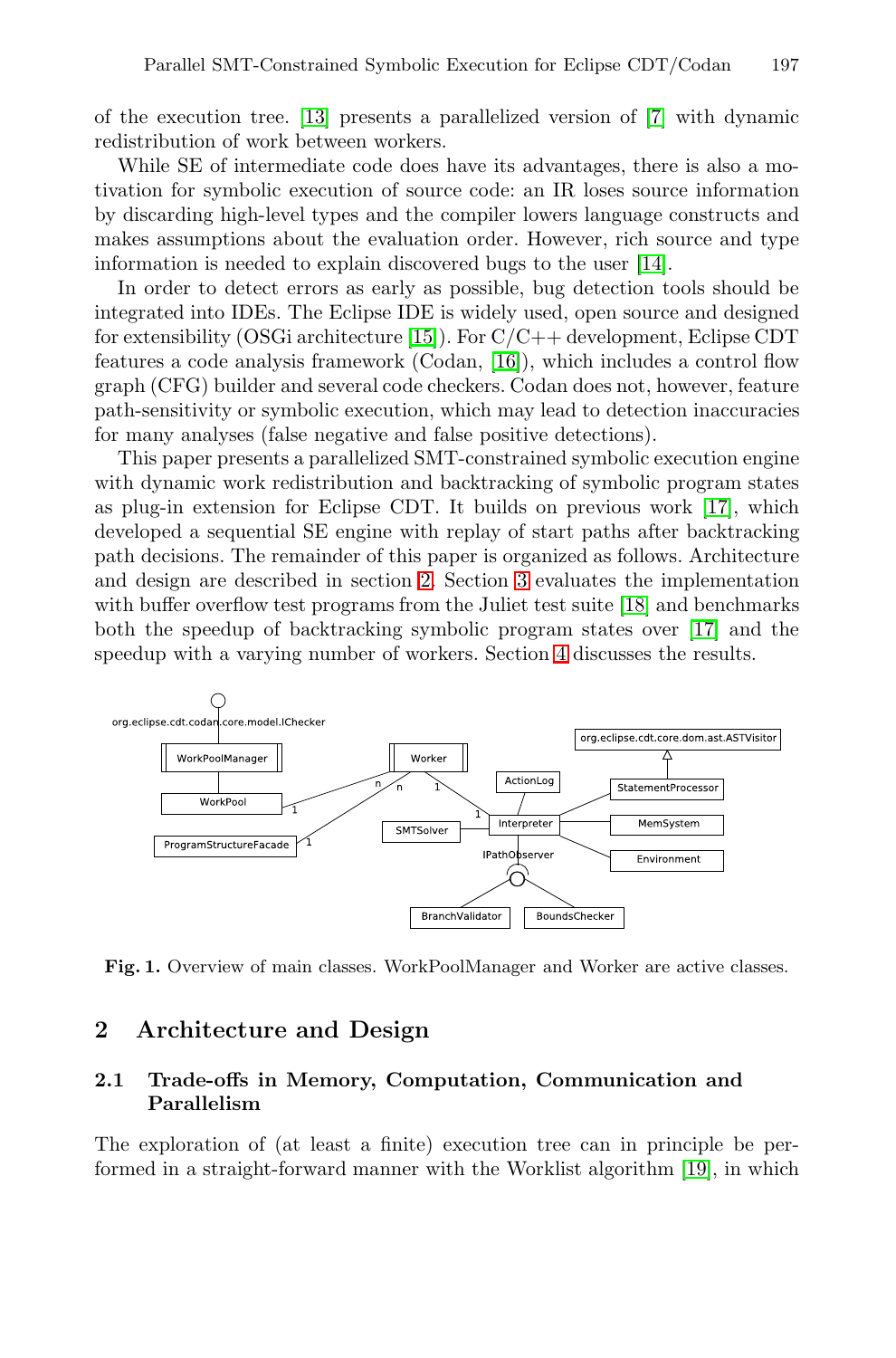unexplored tree nodes (frontier nodes) are put together w[ith](#page-10-6) the corresponding symbolic program state in a work list (queue-based tree traversal). In practice however, this may lead to memory exhaustion, even in distributed computation setups.

An alternative to reduce memory consumption is to store program paths without symbolic program states. A program path can further be compressed as a sequence of branches. Minimum memory consumption is achieved when only one path and one program state are kept in memory. This approach was used in [17] for a sequential implementation with depth-first exploration of the execution tree (with a configurable loop depth bound). Restoration of a program state for an unexplored (frontier) node, on the other hand, requires redundant computation along the new start path.

The memory versus computation trade-off extends to storing the history of program states along a path (which requires mem[ory](#page-10-6)) versus the possibility of restoring a program state on this path by backtracking (which avoids redundant computation). The symbolic program state can be backtracked as far as the required information (variable definitio[ns,](#page-10-9) equations, etc.) is available. Thus, there are effectively three possibilities:

- **Path replay:** only the current symbolic program state is kept in memory, with the possibility for garbage collection of dead symbolic variables. The current path's control flow decisions are used to generate the next path [17].
- **State cloning:** the open symbolic program states (frontier states) are kept in memory. The program state at a decision node is cloned for each child branch node. This is used in a distributed implementation in [13].
- **State backtracking:** program states along the current path are kept in memory. This can be efficiently implemented using single assignment form and not garbage-collecting dead symbolic variables. This approach is used here.

In a parallelized implementation, it is desirable to balance computation complexity and communication complexity. The communication complexity can be rated differently for communication between multiple threads on a shared memory architecture (multi-core and/or hyper-threading CPUs) versus network communication in a distributed setup. There are basically two possibilities:

- **–** symbolic program states are transmitted to new or idle workers (requires state cloning), or
- **–** start paths are transmitted to new or idle workers (less transmitted data, but path replay is needed).

The most adequate parallelization depends on the available hardware resources as well as the size of the software to be analyzed.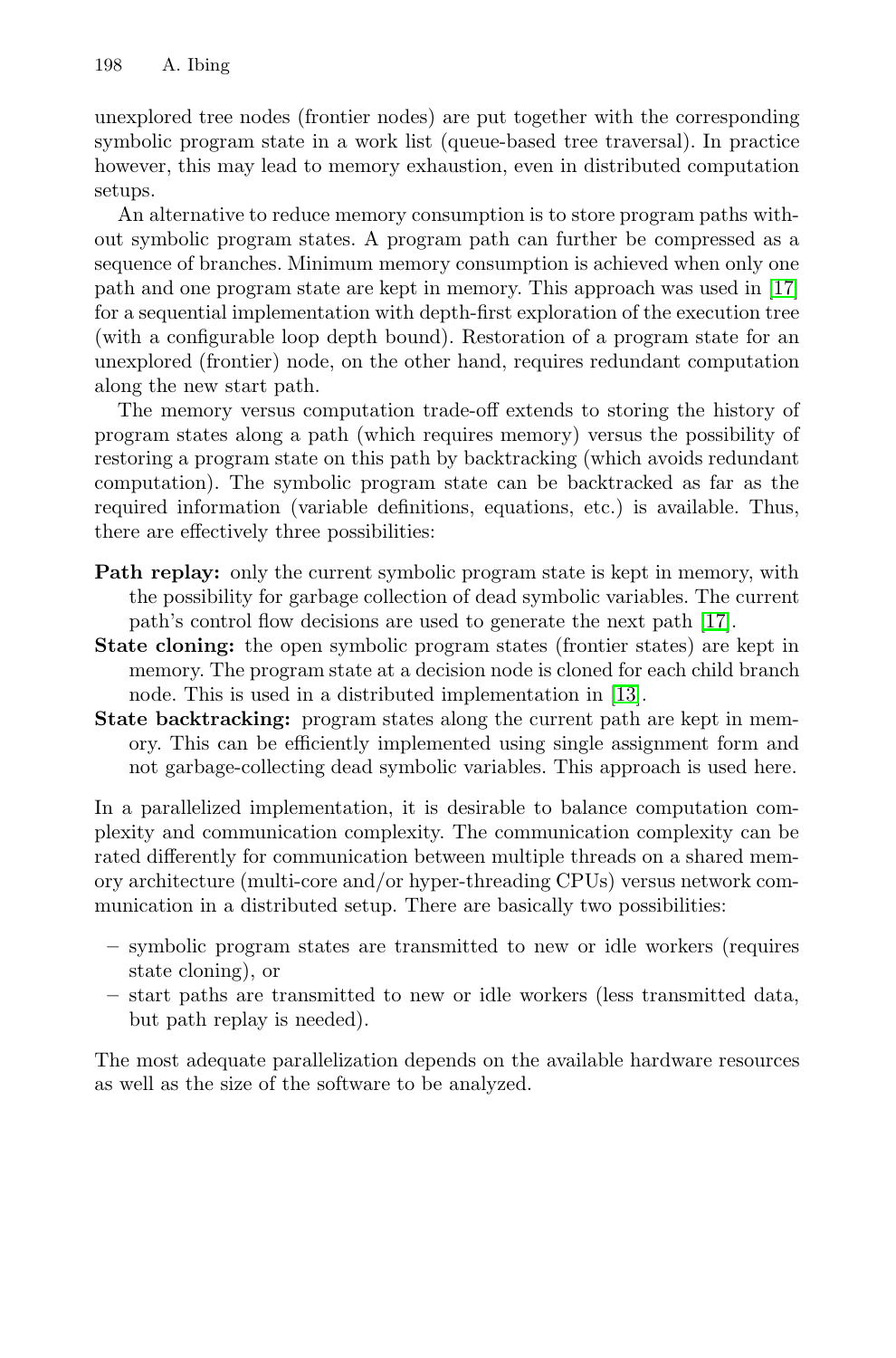<span id="page-3-0"></span>

**Fig. 2.** Activity diagram of WorkPoolManager. WorkPool is used as synchronization object.



<span id="page-3-1"></span>**Fig. 3.** Activity diagram of Worker. WorkPool is used as synchronization object.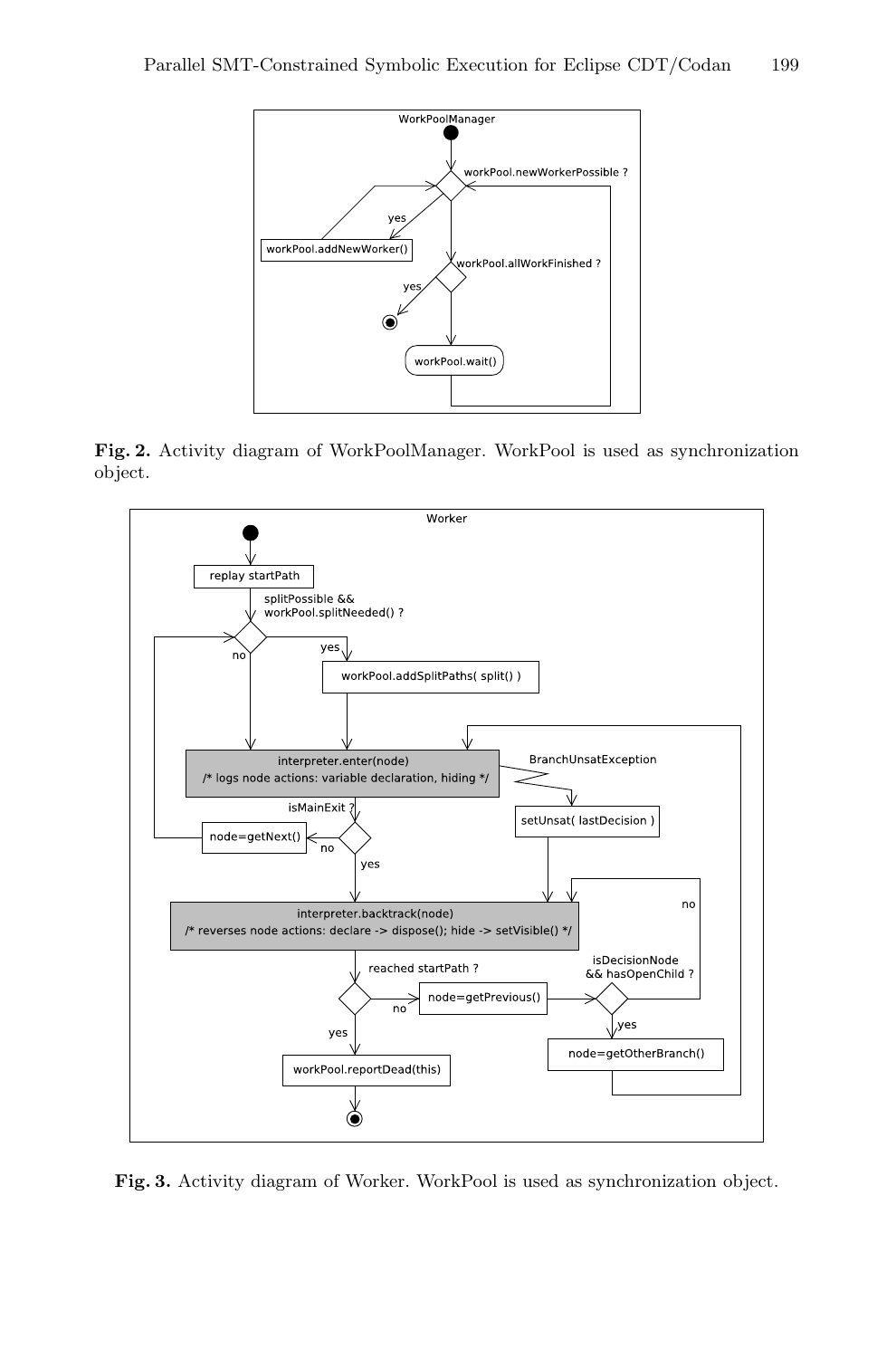### **2.2 Design Decisions**

The symbolic execution engine performs whole-program analysis with a call string approach [20] for interprocedural analysis.

**Symbolic Program State and Backtracking.** The translation into SMT logic is the same as in [17]. For program variables, the interpretation generates symbolic variables, whose values are logic formulas in SMTLIB AUFNIRA syntax. The formulas may contain other symbolic variables as terms. Symbolic variables must not be overwritten (no destructive assignments) if they might still be needed in other formulas. A variable is called 'live' if it may still be needed in the future, and 'dead' otherwise. Therefore single assignments are used: for each assignment to a program variable, a new symbolic variable version with unique name is generated. Pointers and structs are not directly translated into SMT logic, they are represented internally during interpretation (e.g. a pointer has a target and an offset formula). Logic equations are generated at pointer dereference and at field access to a struct. A path through a program is a sequence of control flow graph nodes along edges in the CFG, and function calls are treated as edges between different functions' CFGs. A symbolic program state comprises all declared symbolic variables and the internal representation of pointers and structs along a program path. Due to single assignment form, a symbolic program state contains all previous states along the path. To allow for backtracking, an ActionLog keeps track of the actions performed during interpretation of each CFG node on the path. An action may be the declaration of a symbolic variable or hiding stack variables at the exit from a function. Through backtracking, 'dead' variables may become 'live' again. To backtrack a CFG node, the actions are reversed: a declared symbolic variable is disposed, and hidden variables are set visible again (in case of backtracking a function exit).

**Execution Tree Exploration and Splitting into Subtrees.** A configurable number of workers analyzes disjunct partitions of the execution tree. Each worker performs a depth-first exploration of its partition with backtracking of the symbolic program state. For dynamic work redistribution, a worker can split its partition at the partition's top decision node. The child branches not taken by the curren[t w](#page-3-0)orker ar[e r](#page-3-1)eturned as start paths for other workers. After a split, the partition start path is adjusted (prolonged by one branch node). Analysis starts with one worker, who splits until the configured number of workers is busy. A worker is initialized by replaying its partition start path. The maximum loop depth to be explored can be bounded. If a worker reaches an unsatisfiable branch or a satisfiable leaf of the execution tree, it backtracks and changes a path decision according to depth-first tree traversal. If backtracking reaches the end of the partition start path, the partition is exhausted. The algorithm is illustrated in the activity diagrams Fig. 2 and Fig. 3.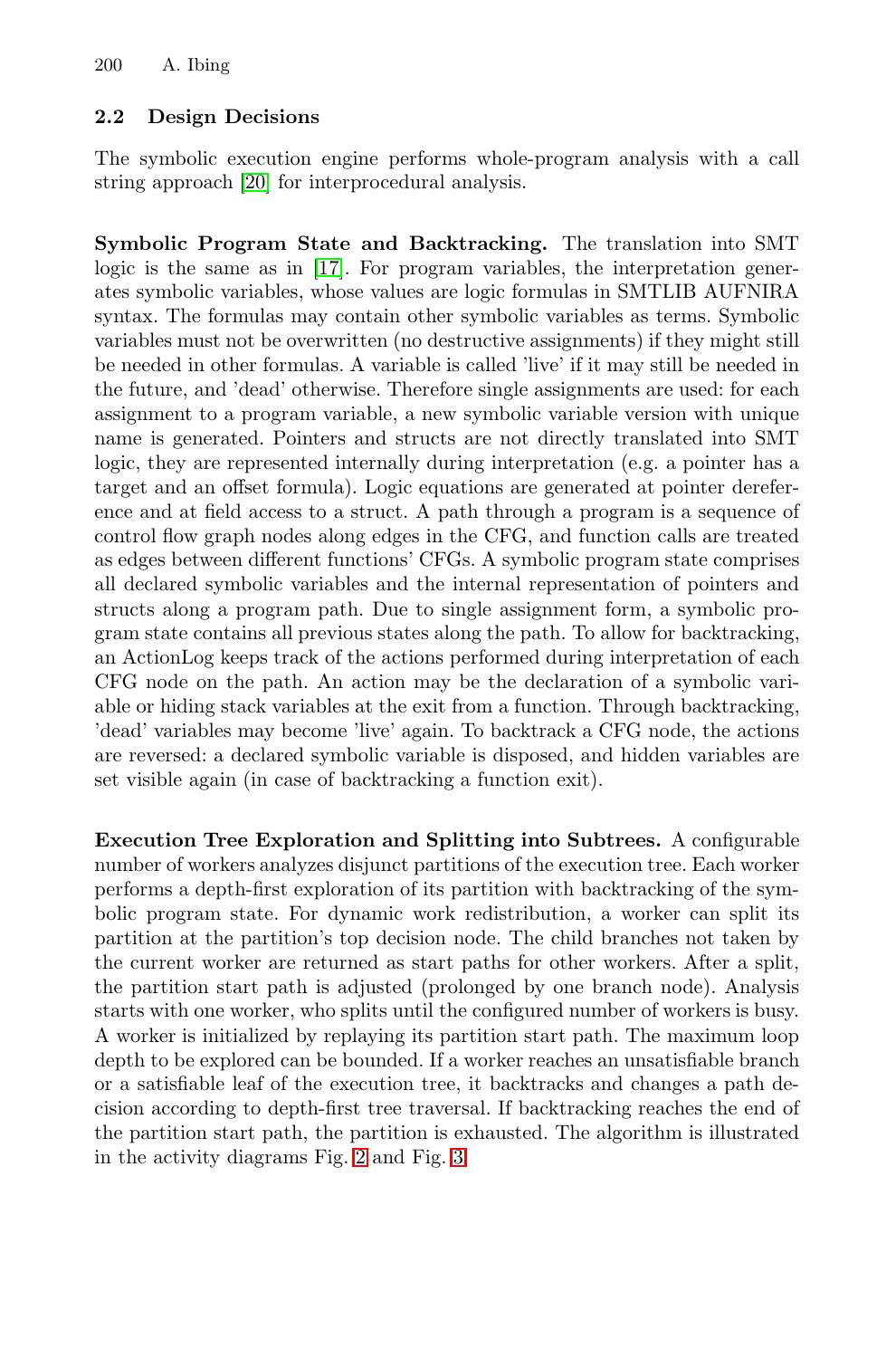# **2.3 Main Classes**

A diagram of the main classes is shown in Fig. 1. The implementation is multithreaded, where control flow graphs and syntax trees are shared between worker threads.

- **WorkPoolManager** extends Codan at the extension point
	- org.eclipse.cdt.codan.core.model.IChecker. The WorkPoolManager starts workers and reports found errors [thro](#page-10-10)ugh the Codan interface to the Eclipse marker framework.
- **ProgramStructureFacade** provides access to control flow graphs.
- **WorkPool** is used as synchronization object (synchronized methods). It is used to track the number of active workers and to exchange split paths.
- **Worker** has a forward and a backward (backtracking) mode. It passes references to control flow graph nodes for entry (forward mode) or backtracking to the Interpreter.
- **Interpreter** follows the tree-based interpreter pattern [21]. SMT syntax is generated by the StatementProcessor (which implements CDT's ASTVisitor) by bottom-up traversal of AST subtrees (visitor pattern), which are referenced by CFG nodes. Symbolic variables are stored in and retrieved from Mem-System. Backtracking additionally relies on ActionLog, which links certain actions to nodes on the current path, like hiding stack variables at function exit. The Environment class provides symbolic models of Standard library functions. The interpreter further offers an interface to BranchValidator and to checker classes.
- **SMTSolver** wraps the interface to the currently used external solver, which is [22].
- **BranchValidator** is triggered when entering a branch node. It generates a satisfiability query for the path constraint. For an unsatisfiable branch it throws an exception, which is caught [by](#page-3-0) the work[er](#page-3-1).
- **BoundsChecker** is triggered for memory access. It generates satisfiability queries for violation of lower and upper buffer bounds and reports an error in case of satisfiability.

#### **2.4 Communication a[nd](#page-3-0) Synchronization**

Activity diagrams for the active classes are shown in Fig. 2 and Fig. 3. Synchronization of multiple local worker threads for sharing control flow graphs and abstract syntax trees (ASTs) relies on the following methods:

- **WorkPool** all methods are synchronized. The WorkPoolManager waits if the configured number of workers is busy or no further split path is available and is notified for changes (compare Fig. 2).
- **ProgramStructureFacade** offers synchronized methods to retrieve CFG references.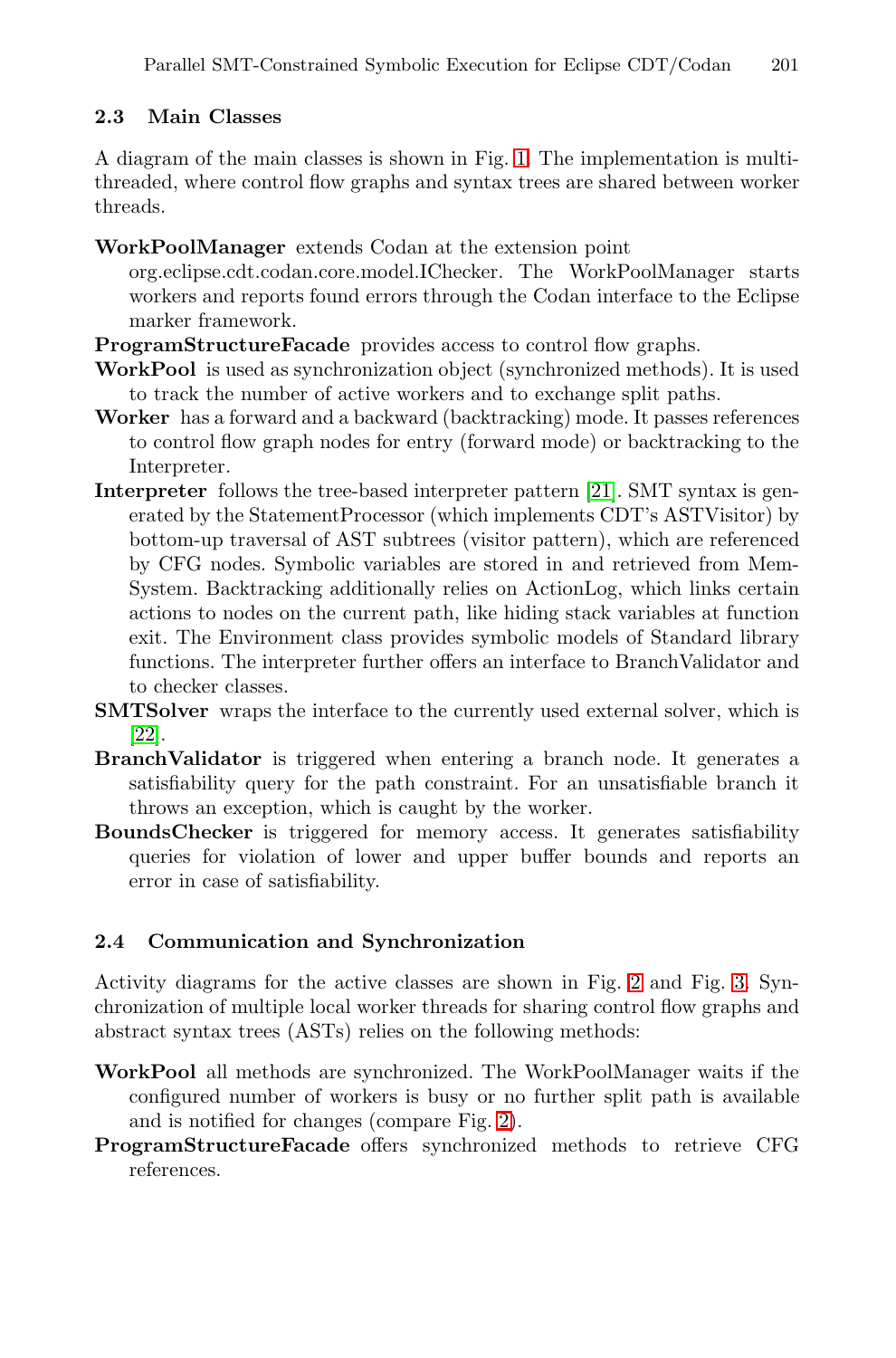

<span id="page-6-0"></span>**Fig. 4.** Illustration of the partition split operation. Red indicates worker 1, green worker 2. Partition start paths are indicated with solid lines, the current worker state with a dashed line. Partition borders are indicated by curves and the text "Partition n". Unexplored parts of the execution tree are shaded.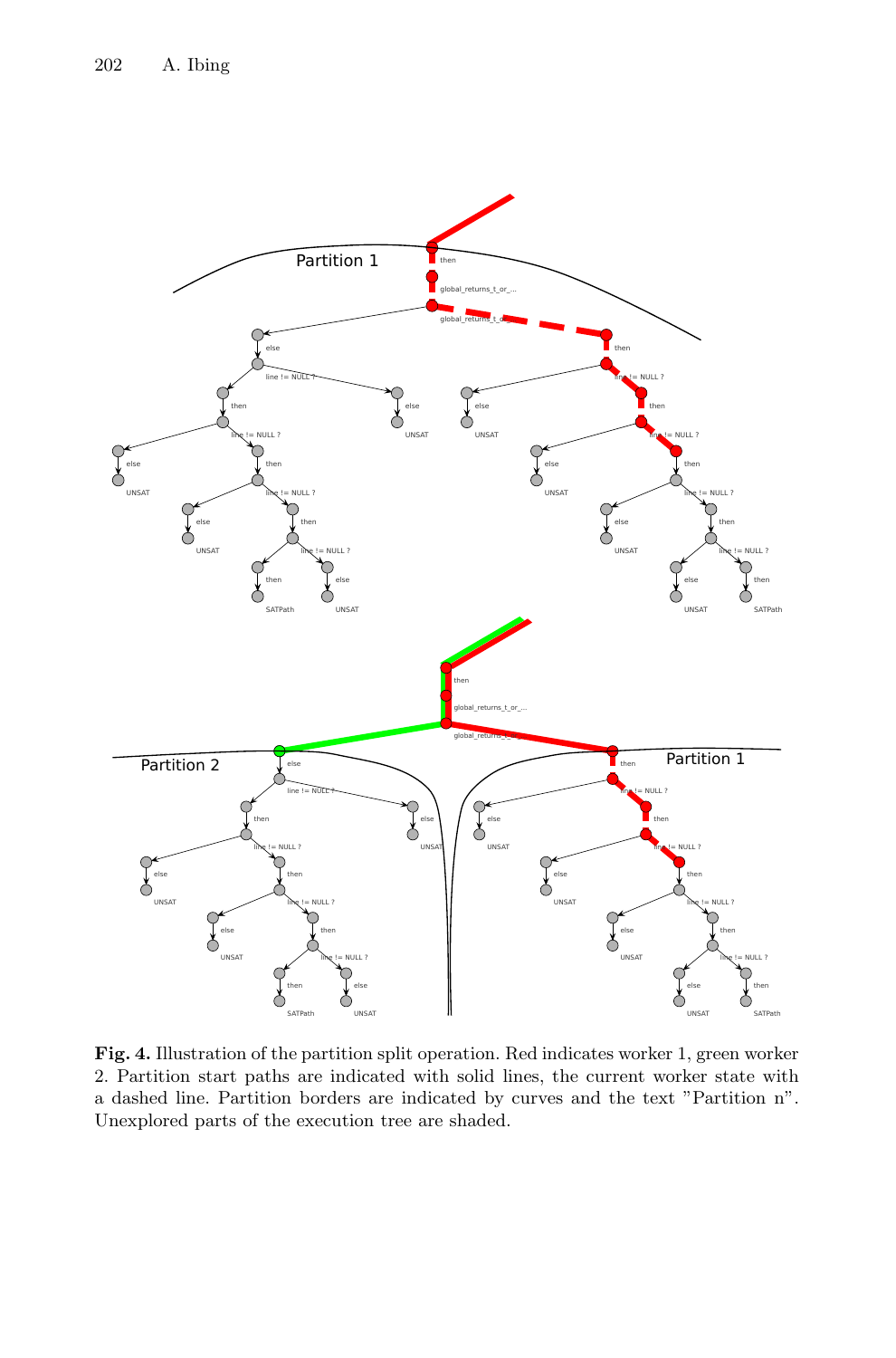<span id="page-7-0"></span>

**Fig. 5.** Example execution tree (showing only decision and branch nodes) for test program CWE121 char type overrun memcpy 12 from the Juliet test suite [18]. The subtree on the lower left was used to illustrate the partition split operation in Fig. 4.

- **AST nodes** are not thread-safe, so Workers lock AST subtrees at the CFG node level (the AST subtree which is referenced by the currently interpreted CFG node).
- **Index** each CDT project has an index, which is the persisted document object model (DOM). Access results in (possibly blocking) I/O operations on a database stored in small files, so that workers acquire a read lock for accesses.

The split operation is illustrated in Fig. 4, which shows part of the execution tree of the Juliet test program CWE121 char type overrun memcpy 12. The tree shows only decision nodes and branch nodes; other CFG node types are not shown. A path through the execution tree normally contains alternating decision nodes and branch nodes. This example tree contains an exception because of a function call expression in a decision node (corresponding to a function call in the condition of an if-statement). This leads to a repetition of the decision node as a call node, so that the interpreter can conveniently continue interpretation with the return value.

The unexplored part of the (sub)tree is shaded. Red lin[es](#page-7-0) indicate the paths which have been explored by worker 1, green lines correspond to worker 2. Partition start paths are shown as solid lines, and a dashed line indicates the current position of a worker. Worker 1 splits its partition and generates a split path, which becomes sta[rt p](#page-10-11)ath for worker 2. After the partition split, worker 1's start path is prolonged by one branch node.

The execution tree is normall[y n](#page-6-0)[ot](#page-7-0) generated during analysis, it is only traversed on-the-fly. The complete execution tree for this example is shown in Fig. 5.

#### **2.5 Visualization**

CFGs and explored execution trees can be visualized with the Java Universal Network/Graph library (JUNG, [23]) and exported as vector graphics with Apache Batik [24]. These two libraries are therefore loaded as Eclipse plug-ins. Execution tree visualization has been used for Fig. 4, 5.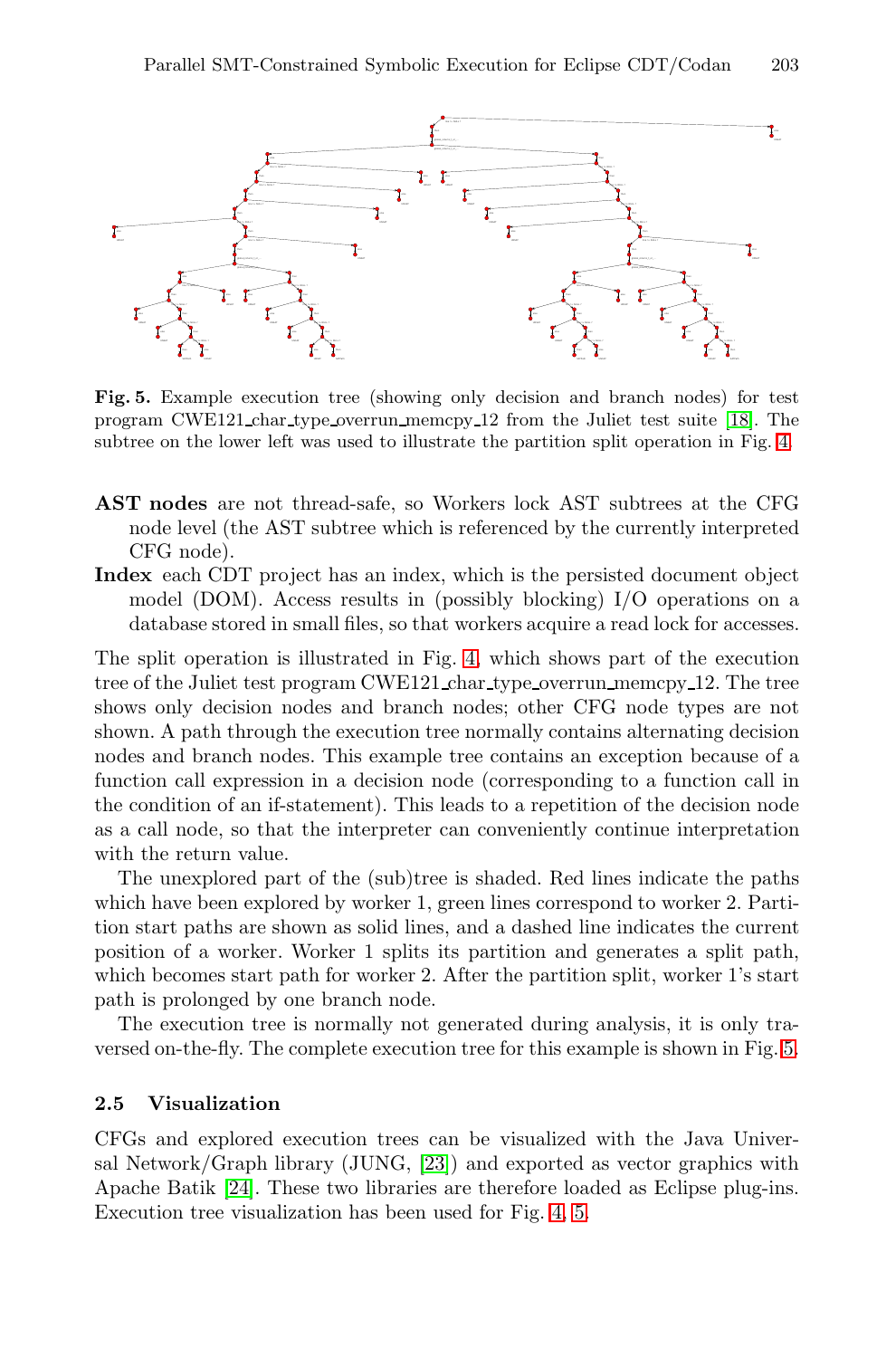|                                             | (18 test programs) | CWE121_memcpy CWE121_CWE129_fgets<br>$(30 \text{ test programs})$ |
|---------------------------------------------|--------------------|-------------------------------------------------------------------|
| Single-threaded with path-<br>replay $[17]$ | 131 s              | $1026$ s                                                          |
| Backtracking, 1 Thread                      | 25 s               | 102 s                                                             |
| Backtracking, 2 Threads                     | 27 s               | 58s                                                               |
| Backtracking, 3 Threads                     | 31 s               | $54\mathrm{s}$                                                    |
| Backtracking, 4 Threads                     | 33 s               | $54\mathrm{s}$                                                    |

<span id="page-8-0"></span>Table 1. Duration of analysis for two sets of test programs from Juliet (on a quadcore processor). Shows increase of analysis speed for backtracking the symbolic program state over path replay and for different number of worker threads.

# **3 Evaluation**

The parallelized symbolic execution engine is evaluated with stack based buffer overflow test programs from the Juliet suite [18]. In order to achieve a certain coverage of bugs, language constructs and context depths, Juliet combines 'baseline' bugs with different control and data flow variants into test programs. The test programs contain 'good' functions in addition to 'bad' functions to provide enough possibilities for false positive detections. Juliet contains 39 flow variants for C programs, and the maximum context depth spanned by a flow variant (flow 54) is five functions in five different source files (necessary context depth for accurate bug detection for that flow). The flows are not numbered consecutively.

Two sets of test programs are used, which contain buffer overflows with the *memcpy* (set 1) and *fgets* (set 2) functions. Analyses are run with time measurement as JUnit plug-in tests in Eclipse. Run times are only evaluated for those programs for which bug detection is accurate, i.e. no false positives and no false negatives. Therefore flow 18 is excluded, because it [co](#page-10-6)ntains a goto statement which leads to an exception in the current version of the CFGBuilder, resulting in a false negative detection. Flow 54 uses unions, which is not yet implemented in the translation to SMT syntax, also resulting in a false negative. A false positive occurs for flow 66, because the current solver version (version 5.1.9 is used) gives an incorrect satisfiability answer for the corresponding mixture of array logic and arithmetic. On the other hand, accurate detection is achieved for flow 12: the solver reports that the contained modulo function is not yet implemented, but luckily guesses the correct satisfiability answer. As in [17], bugs have been accurately detected with 36 of the 39 C flow variants  $(90\%)$ , while the percentage of detectable 'baseline' bugs is unsatisfying, because only a small part of the standard library functions is interpreted.

Table 1 shows benchmarks for single-thread execution with path replay, singlethread execution with backtracking, and multi-threaded execution with partition splitting for a varying number of threads. The plug-in is run in Eclipse 4.2 on a Core 2 Quad CPU Q9550 on 64-bit Linux kernel 3.2.0. Even for the tiny test programs, backtracking already shows a 5-10x speedup over path replay.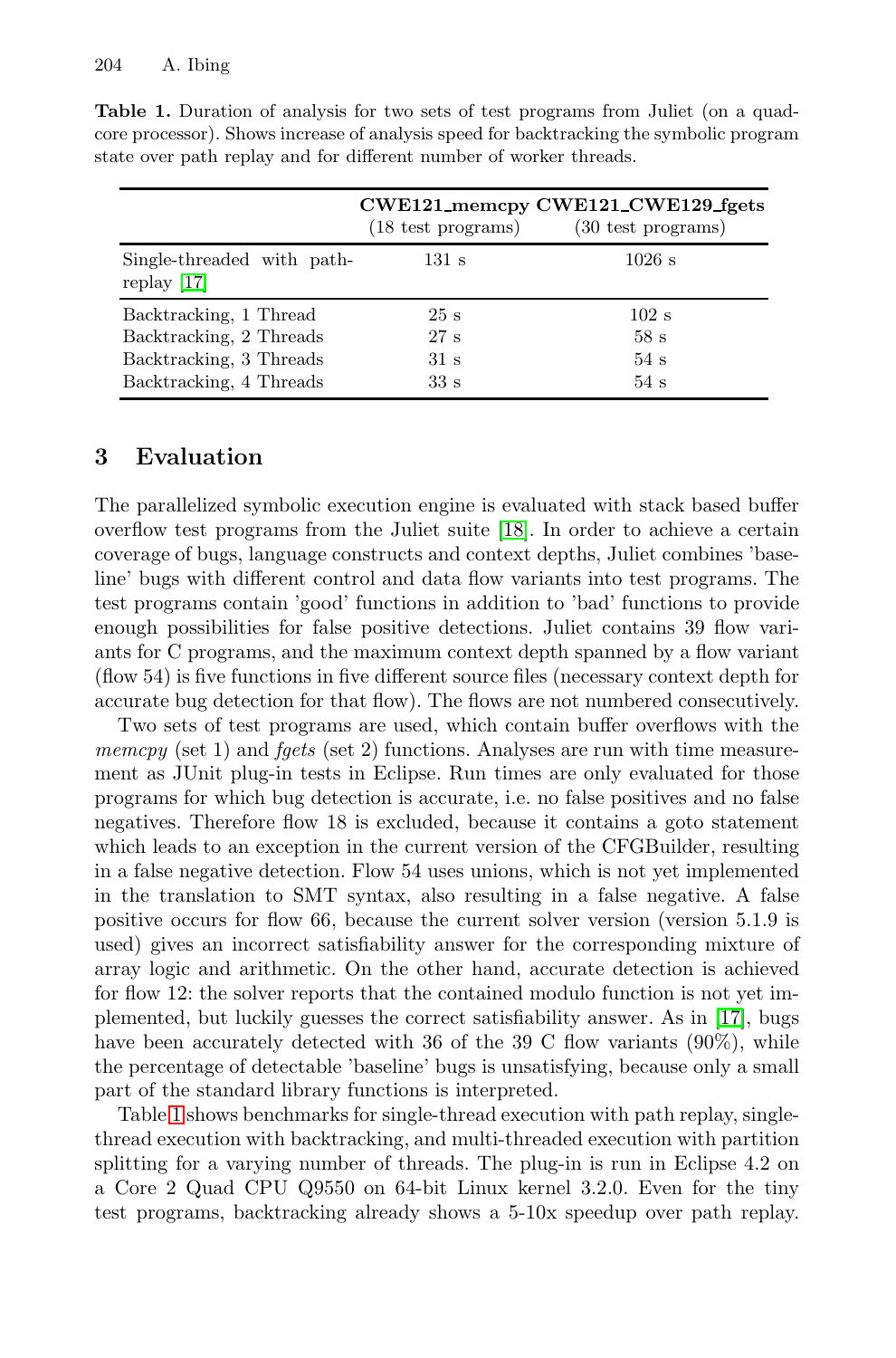<span id="page-9-6"></span>The overhead of partition splits and thread creation hampers multi-threading speedup, and actually leads to a setback for the tiny *memcpy* programs. The *fgets* test programs contain several loops, which leads to bigger execution trees and a 2x speedup with 3 threads.

# **4 Discussion**

<span id="page-9-0"></span>This paper presented a parallelized symbolic execution engine with Eclipse CDT integration and showed significant speedup over a previous sequential implementation. Workers are run as multiple local threads on shared control flow graphs and syntax trees. While the symbolic execution currently aims at path coverage (with a loop depth bound), less comprehensive coverage criteria also need to be supported in order to scale analyses to bigger programs. Future work includes a straightforward extension to a distributed setup with a dynamic two-level hierarchical partitioning of the execution tree (first over Eclipse processes on different machines, then over local threads).

<span id="page-9-2"></span><span id="page-9-1"></span>**Acknowledgement.** This work has been partially funded by the German Ministry for Education and Research (BMBF) under grant 01IS13020.

#### <span id="page-9-3"></span>**[References](http://goedel.cs.uiowa.edu/smtlib/papers/smt-lib-reference-v2.0-r10.12.21.pdf)**

- [1.](http://goedel.cs.uiowa.edu/smtlib/papers/smt-lib-reference-v2.0-r10.12.21.pdf) [King,](http://goedel.cs.uiowa.edu/smtlib/papers/smt-lib-reference-v2.0-r10.12.21.pdf) [J.:](http://goedel.cs.uiowa.edu/smtlib/papers/smt-lib-reference-v2.0-r10.12.21.pdf) [Symbolic](http://goedel.cs.uiowa.edu/smtlib/papers/smt-lib-reference-v2.0-r10.12.21.pdf) [ex](http://goedel.cs.uiowa.edu/smtlib/papers/smt-lib-reference-v2.0-r10.12.21.pdf)ecution and program testing. Communications of the ACM 19(7), 385–394 (1976)
- <span id="page-9-4"></span>2. Dechter, R.: Constraint Processing. Morgan Kaufmann Publishers (2003)
- <span id="page-9-5"></span>3. Harrison, J.: Handbook of Practical Logic and Automated Reasoning. Cambridge University Press (2009)
- 4. Barrett, C., Stump, A., Tinelli, C.: The SMT-LIB Standard Version 2.0 (December 2010),

http://goedel.cs.uiowa.edu/smtlib/papers/ smt-lib-reference-v2.0-r10.12.21.pdf

- 5. Cadar, C., Sen, K., Godefroid, P., Tillmann, N., Khurshid, S., Visser, W., Pasareanu, C.: Symbolic execution for software testing in practice – preliminary assessment. In: Int. Conf. Software Eng. (2011)
- 6. Pasareanu, C., Visser, W.: A survey of new trends in symbolic execution for soft[ware](http://frama-c.com/download/frama-c-user-manual.pdf) [testing](http://frama-c.com/download/frama-c-user-manual.pdf) [and](http://frama-c.com/download/frama-c-user-manual.pdf) [analysis.](http://frama-c.com/download/frama-c-user-manual.pdf) [Int.](http://frama-c.com/download/frama-c-user-manual.pdf) [J.](http://frama-c.com/download/frama-c-user-manual.pdf) [Software](http://frama-c.com/download/frama-c-user-manual.pdf) [Tools](http://frama-c.com/download/frama-c-user-manual.pdf) Technology Transfer 11, 339–353 (2009)
- 7. Cadar, C., Dunbar, D., Engler, D.: KLEE: Unassisted and automatic generation of high-coverage tests for complex systems programs. In: USENIX Symp. Operating [Systems](http://dl.acm.org/citation.cfm?id=647478.727796) [Design](http://dl.acm.org/citation.cfm?id=647478.727796) [and](http://dl.acm.org/citation.cfm?id=647478.727796) [Implementation](http://dl.acm.org/citation.cfm?id=647478.727796) (2008)
- 8. Lattner, C., Adve, V.: LLVM: A compilation framework for lifelong program analysis and transformation. In: Int. Symp. Code Generation and Optimization (2004)
- 9. Correnson, L., et al.: FRAMA-C User Manual, release oxygen-20120901. CEA LIST (2012), http://frama-c.com/download/frama-c-user-manual.pdf
- 10. Necula, G.C., McPeak, S., Rahul, S.P., Weimer, W.: CIL: Intermediate language and tools for analysis and transformation of C programs. In: Nigel Horspool, R. (ed.) CC 2002. LNCS, vol. 2304, pp. 213–228. Springer, Heidelberg (2002), http://dl.acm.org/citation.cfm?id=647478.727796